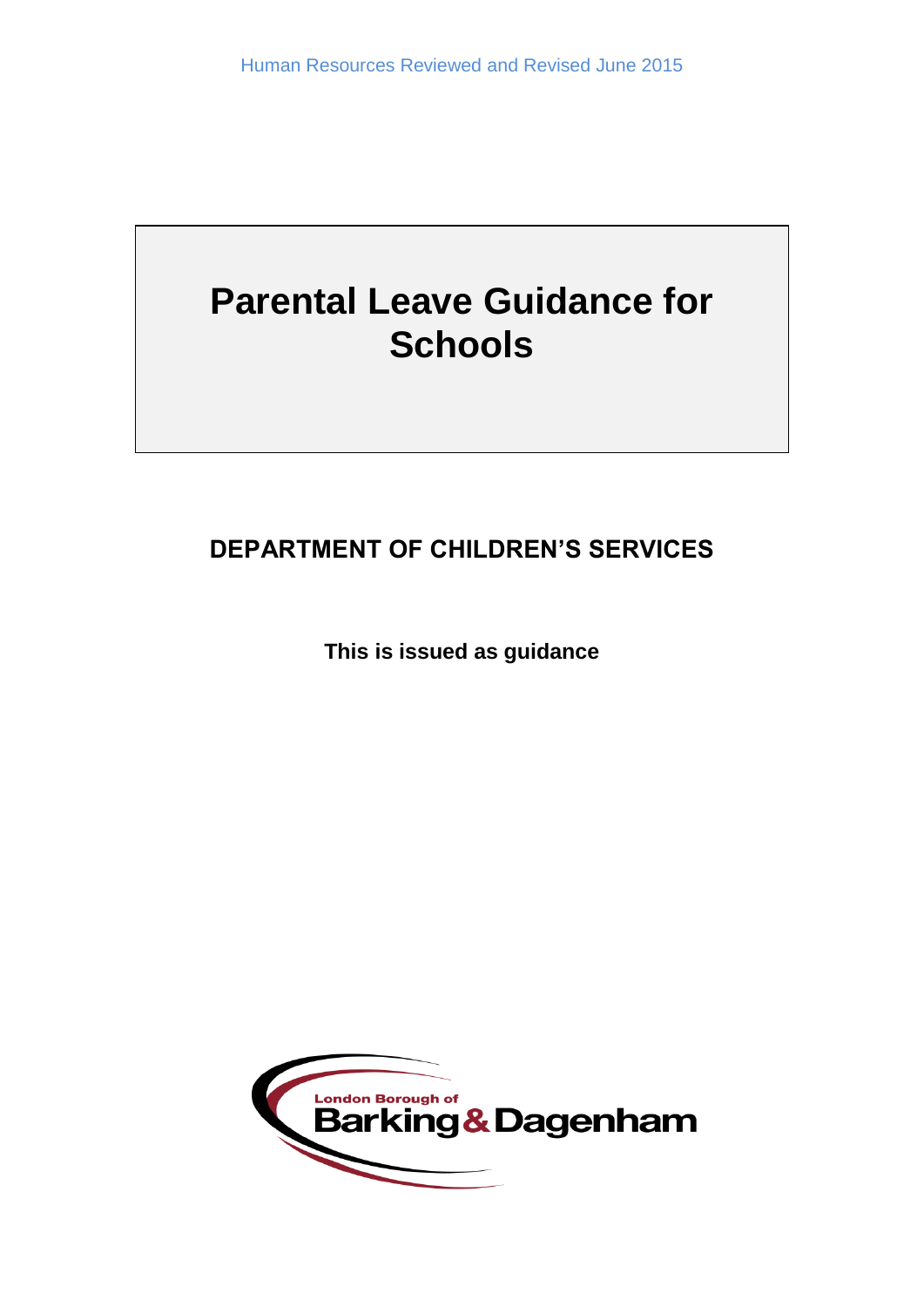### **PARENTAL LEAVE GUIDE FOR EMPLOYEES AND HEADTEACHERS**

#### **What is parental leave?**

Parental leave should only be taken to care for the welfare of a child, for example an employee may wish to take leave to:

- Stay with a child who is in hospital
- To spend more time with a child
- To make school / childcare arrangements and to help them settle in

#### **Who has the right to take Parental Leave**

If you have one year's continuous service (by the date that you want to take parental leave) you are entitled to receive 18 weeks unpaid parental leave *for each child* born or adopted for the purposes of caring for a child.

#### **Who can make an application**

Those who have a child aged under 18 , you must be the parent:

- Named on the child's birth certificate
- Named on the child's adoption certificate
- Legal parental responsibility for a child under 18 If you are separated or don't live with the child, you have the right to parental leave if you keep formal parental responsibility for the child.

#### **When can you take unpaid Parental Leave: -**

The leave can start once the child is born or placed for adoption, or as soon as the employee has completed a year's service, whichever is later. Employees can take it at any time up to the child's  $18<sup>th</sup>$  birthday.

#### **When can the request be made**

A request should be made to an employer giving 21 days notice of the start date of the parental leave, the employer may ask for this to be in writing. As long as the employee qualifies for parental leave and gives the employer the correct notice the employee should be able to take parental leave at any time.